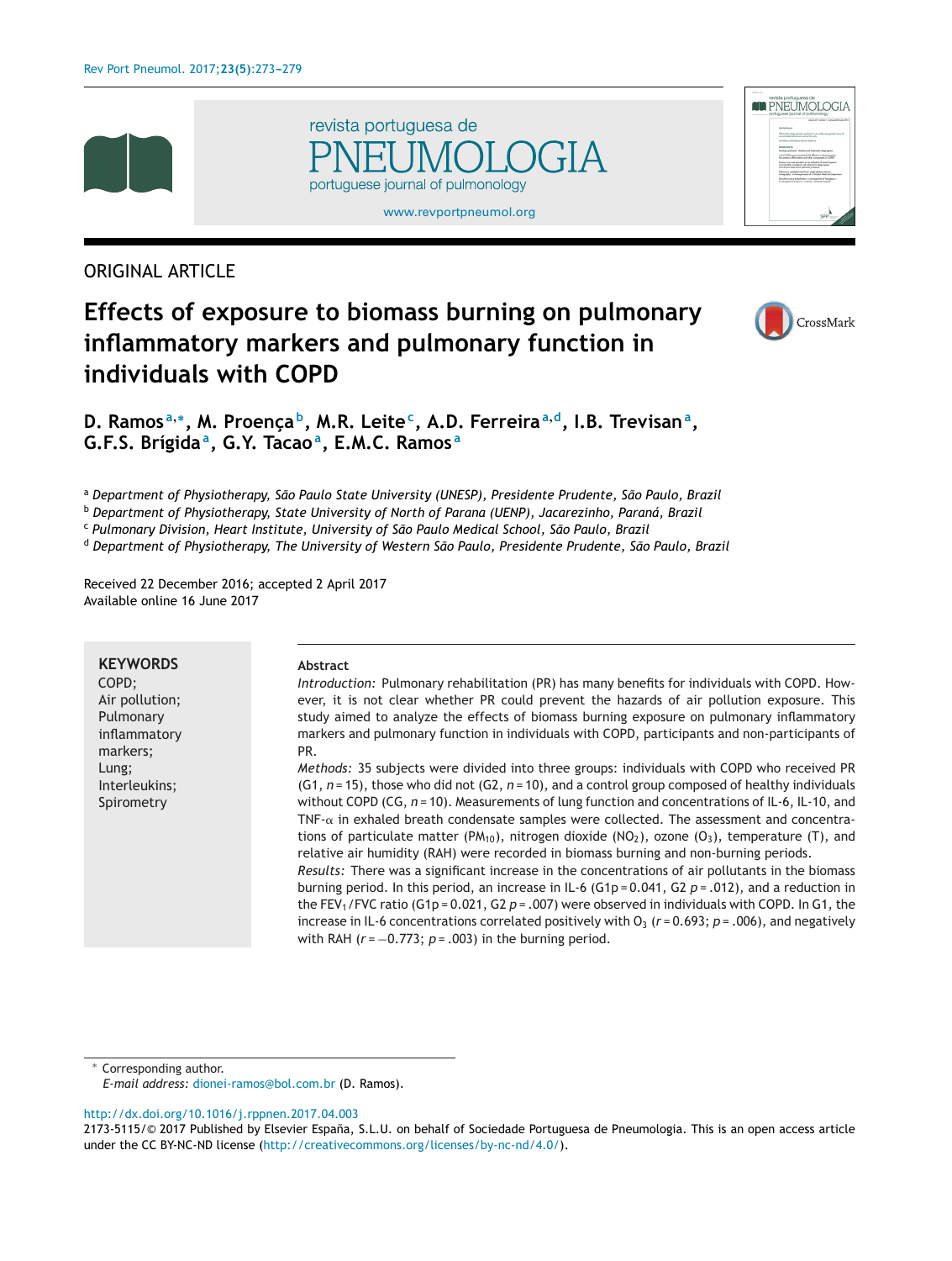*Conclusions:* Individuals with COPD exposed to biomass burning demonstrated increased pulmonary inflammation and a reduction in the  $FEV<sub>1</sub>/FVC$  ratio, regardless of their engagement in PR.

© 2017 Published by Elsevier España, S.L.U. on behalf of Sociedade Portuguesa de Pneumologia. This is an open access article under the CC BY-NC-ND license [\(http://creativecommons.org/](http://creativecommons.org/licenses/by-nc-nd/4.0/) [licenses/by-nc-nd/4.0/\)](http://creativecommons.org/licenses/by-nc-nd/4.0/).

#### **Introduction**

The main cause of Chronic Obstructive Pulmonary Disease (COPD) is smoking, including passive smoking.<sup>[1](#page-5-0)</sup> In underdeveloped countries, in addition to smoking, exposure to air pollution and biomass burning are risk factors for developing the disease<sup> $2-5$ </sup> and episodes of exacerbation.<sup>6</sup> [D](#page-5-0)espite technological advances, the impact of biomass burning in some regions is still a major problem for the health of the exposed population.[7](#page-5-0)

The emission of high levels of air pollutants relates to an increase in respiratory symptoms, respiratory infections, and decreased lung function in COPD individuals as they are more vulnerable to additional stress on the respiratory tract caused by these aggressors. $8$  Inhalation of harmful gases and particulate matter can induce pulmonary inflammatory response orchestrated by inflammatory cells and pulmonary inflammatory mediators.<sup>[9](#page-5-0)</sup>

The study of Guarnieri et al.<sup>[10](#page-5-0)</sup> performed with women exposed to smoke from biomass burning, observed an increase in cells and inflammatory markers such as interleukin (IL) -6, IL-8 and tumor necrosis factor (TNF- $\alpha$ ), both at a pulmonary and systemic level.<sup>[11](#page-5-0)</sup>

In addition to increased pulmonary and systemic inflammatory responses, exposure to biomass burning can cause respiratory symptoms such as coughing, dyspnea, and decreased lung function.<sup>[12](#page-5-0)</sup> This is evidenced in the study of Jin et al. $13$  in which there was a decrease in forced vital capacity (FVC) and forced expiratory flow (FEF $_{50}$ ) in individuals with COPD after exposure to coal-burning.

In the face of these complications and impairment of the symptoms to which individuals with COPD are susceptible, physical training, as part of pulmonary rehabilitation, is widely known to have several beneficial effects on the health of these individuals,  $14$  in addition to potential antiinflammatory effects, $15$  however it is not known if physical training has this protective effect in individuals with COPD exposed to air pollutants.

Thus, the aim of this study was to analyze the effects of exposure to biomass burning on inflammatory markers and pulmonary function in individuals with COPD, participants and non-participants in a pulmonary rehabilitation program.

#### **Material and methods**

In total, 69 subjects were recruited, however 22 did not meet the inclusion criteria and 5 refused to participate, thus, 42 individuals actually participated in the study. The subjects were divided into three groups, individuals with

COPD who received pulmonary rehabilitation (G1, *n* = 17), those who did not receive  $(G2; n=11)$ , and a control group composed of healthy individuals without COPD (CG, *n* = 14). From this sample, 3 and 4 exacerbated individuals dropped out prior to completion of the study, obtaining a final sample of 35 individuals [\(Fig.](#page-2-0) 1). Inclusion criteria were clinically stable individuals with COPD according to the Global Initiative for Chronic Obstructive Lung Disease (GOLD), $<sup>1</sup>$  $<sup>1</sup>$  $<sup>1</sup>$  who had reported no changes in medica-</sup> tions for at least 30 days, were not current smokers and were not taking oxygen therapy at home. For the control group, they had to have no pre-existing health condition that could influence pulmonary function and inflammatory process.

The G1 group received, in addition to pharmacological treatment, supervised monitoring of pulmonary rehabilitation twice weekly, each session lasting 60 minutes, consisting of aerobic and resistance components. Aerobic component was performed on a treadmill, and the walking speed was set at 60% of the average speed obtained from the six minute walk test (6MWT). Treadmill speed was increased until the participants reached 115% of their initial average speed from the 6MWT at the end of the protocol. The resistance component was carried out on a conventional weight machine. G1 group started at 60% of their one-repetition maximum (1-RM). They performed three sets of ten repetitions for each exercise. The load was increased by 4% every four sessions until they reached 80% of their initial 1-RM at the end of protocol. The G2 group received only pharmacological treatment.

The study was conducted at the Center for Studies and Assistance in Physiotherapy and Rehabilitation, Faculty of Science and Technology - São Paulo State University of Presidente Prudente/SP, Brazil.

Individuals signed the free and informed consent in accordance with the Declaration of Helsinki of the World Medical Association. The study was approved by the Research Ethics Committee of the Faculty of Science and Technology  $-$ UNESP, PresidentePrudente/SP (No. 5402/13).

The evaluations were performed in the period of biomass burning and non-burning. Individuals performed two nonconsecutive days of assessments. On the first day an interview was held to obtain personal data; smoking history (smoking years, cigarettes/day, pack-years, and years of abstinence) and comorbidities. To attest to smoking abstinence carbon monoxide concentration in exhaled air (COex) was verified, followed by lung function. On the second day the measurement of lung inflammatory markers through exhaled breath condensate (EBC) was performed.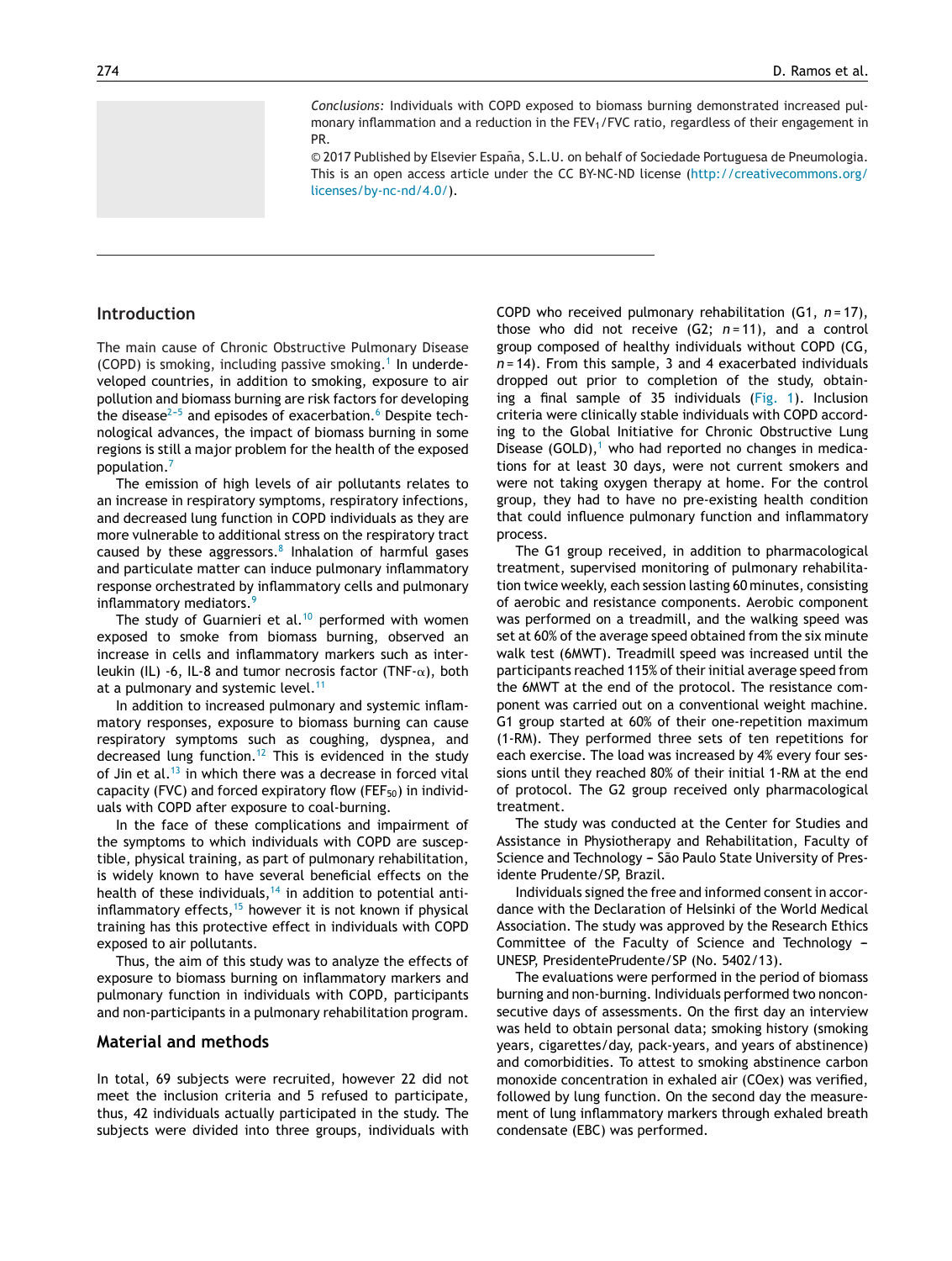<span id="page-2-0"></span>

**Figure 1** Enrolment flow chart and participant selection.

The particulate matter concentrations ( $PM<sub>10</sub>$ ), nitrogen dioxide (NO<sub>2</sub>) and ozone (O<sub>3</sub>); temperature (T) and relative air humidity (RAH) were obtained through daily active sampling by the automatic weather station of the State of São Paulo located in PresidentePrudente/SP. Data on environmental pollution, T, and RAH were also recorded during the periods of biomass burning and non-burning.

COex and carboxyhemoglobin (HbCO) were verified using a carbon monoxide analyzer (Micro CO meter, Cardinal Health, UK).<sup>[16](#page-5-0)</sup> The concentration of COex was expressed in parts per million (ppm) and HbCO. Spirometry was performed according to the recommendations of the ATS/ERS, using a portable spirometer (Spirobank-MIR®, Italy, version 3.6).[17](#page-5-0) The values related to the Brazilian population were used. $18$ 

Exercise capacity was assessed by 6MWT according to the recommendations of the  $ATS$ .<sup>[19](#page-5-0)</sup> The 6MWT was only performed on the group of COPD that participated in the pulmonary rehabilitation program, once the remaining two groups did not receive physical intervention.

A specific enzyme immunoassay kit ELISA (Ready-SET-Go, eBioscience, Affymetrix, California, USA) was used to measure IL-6, IL-10 and TNF- $\alpha$  concentrations in the EBC.<sup>[20](#page-5-0)</sup> EBC is a promising noninvasive tool that can be useful to evaluate biomarkers in lung disease.<sup>[21](#page-5-0)</sup> EBC was collected using a glass condenser tube that was mounted in polystyrene boxes filled with crushed ice and salt crystals. The temperature in the device was about −15 ◦C. A mouth adaptor was added to the circuit, to aid the individuals to breathe tidally for 10 minutes while wearing a nose  $clip.^22}$  $clip.^22}$  $clip.^22}$  EBC samples were stored in polypropylene tubes at −70 ◦C until analysis. The assay was validated directly by gas chromatography/mass spectrometry. The intra-assay and inter-assay variability were  $\leq 7\%$ .

#### **Statistical analysis**

Data were expressed as mean and standard deviation, median and interquartile range  $(25-75%)$ . The normality of the data was assessed by the Shapiro-Wilk test. For intragroup comparison between periods of biomass burning and non-burning, the Student's *t* test or Wilcoxon test was used, depending on the normality of the data. For intergroup comparisons, ANOVA with Bonferroni post test or the Kruskal-Wallis test with Dunn's post test were performed according to data homogeneity (Levene's test) comparing the delta values ( $\Delta$  = burning – non-burning). For correlations, the Pearson or Spearman tests were used according to the normality of the data. From a significant correlation, linear regression was performed from 10 logarithms of each variable, which were adjusted for age, body mass index, and pack-years. The statistical software used was SPSS 15.0 and values of *p* < .05 were considered significant.

#### **Results**

During the burning of biomass the concentration of air pollutants was significantly higher compared to the period of non-biomass burning. The Temperature and Relative Air Humidity were lower in the period of burning. [Table](#page-3-0) 1 shows the concentrations of air pollutants and meteorological variables in the city of Presidente Prudente/SP in the non-burning and burning periods.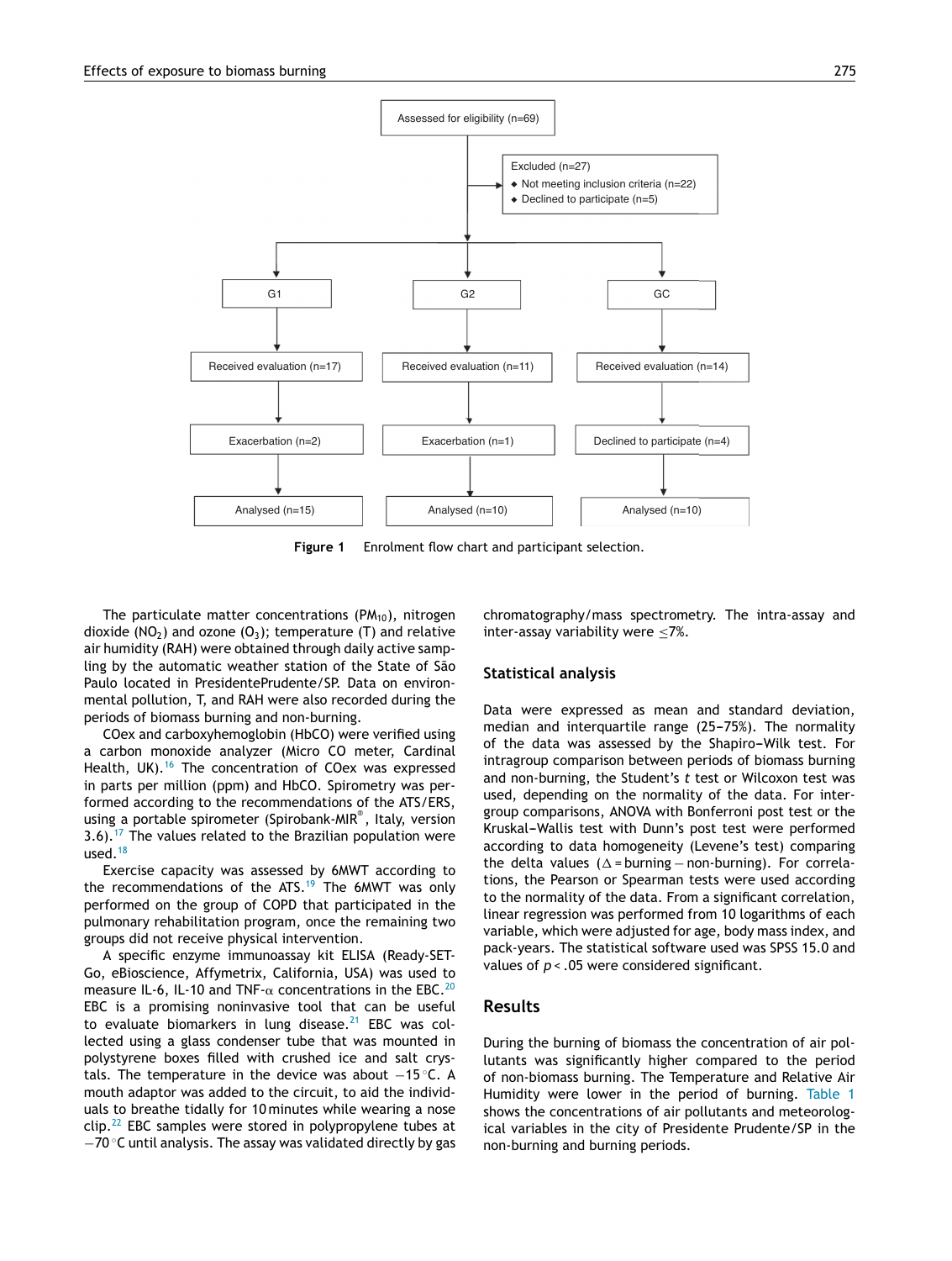|                                             | Non-burning         | <b>Burning</b>      | p                 |
|---------------------------------------------|---------------------|---------------------|-------------------|
| Atmospheric pollutants                      |                     |                     |                   |
| PM <sub>10</sub> ( $\mu$ g/m <sup>3</sup> ) | $12.1(11.1-14.9)$   | $28.7(20.3-40.3)$   | $\leq 0001$       |
| $NO2 (\mu g/m3)$                            | $12.1(9.7-14.0)$    | $16.9(13.5-19.9)$   | $\leq 0.0001$     |
| $O_3$ ( $\mu$ g/m <sup>3</sup> )            | $38.2(33.6 - 44.1)$ | $62.4(54.7 - 73.7)$ | $\leq 0.0001$     |
| Meteorological data                         |                     |                     |                   |
| T (°C)                                      | $26.5(25.5 - 28.1)$ | $25.2(22.9 - 27.7)$ | .005 <sup>°</sup> |
| RH (%)                                      | $68.8(64.0 - 73.8)$ | $53.3(42.7-65.9)$   | $\sim 0001$       |

<span id="page-3-0"></span>**Table 1** Atmospheric pollutants and meteorological data in urban area, non-burning and burning periods.

Data are expressed as medians (interquartile range).

PM<sub>10</sub>: particulate matter 10  $\mu$ m; NO<sub>2</sub>: nitrogen dioxide; O<sub>3</sub>: ozone; T: temperature; UR: atmospheric relative humidity.<br>\* Significant difference (*p* < .05).

**Table 2** Characteristics of participants.

|                                             | $G1 (N = 15)$       | $G2 (N = 10)$       | $CG (N = 10)$                | p        |
|---------------------------------------------|---------------------|---------------------|------------------------------|----------|
| Anthropometrics                             |                     |                     |                              |          |
| Male/female, N                              | 7/8                 | 8/2                 | 5/5                          | .222     |
| Age (years), mean $\pm$ SD                  | $68.1 \pm 9.1$      | $71.8 \pm 8.5$      | $50.0 + 6.7$ <sup>†</sup>    | $-.0001$ |
| BMI (kg/m <sup>2</sup> ), mean $\pm$ SD     | $24.8 \pm 5.1$      | $24.8 \pm 5.3$      | $29.4 \pm 3.8$               | .050     |
| Smoking history                             |                     |                     |                              |          |
| Ex-smoker, N                                | 8                   | 9                   | 5                            | .128     |
| Cigarettes/d, median (IQR)                  | $20.0(20.0-37.5)$   | $20.0(20.0-25.0)$   | $10.0 (6.0 - 30.0)$          | .206     |
| Pack-years, median (IQR)                    | $45.0(21.3 - 52.4)$ | $40.0(30.0 - 56.3)$ | 7.5 $(1.2 - 26.0)^{\dagger}$ | $.018^*$ |
| Abstinence (years), median (IQR)            | $10.0(5.3 - 13.8)$  | $15.0(6.0-26.5)$    | $29.0(14-32.5)$              | .129     |
| Exhaled carbon monoxide (ppm), median (IQR) | $2.0(1.0-4.0)$      | $2.0(0.0-3.5)$      | $3.0(2.0-3.3)$               | .564     |
| Carboxyhemoglobin (%), median (IQR)         | $0.3(0.2-0.6)$      | $0.3(0.0-0.6)$      | $0.5(0.3-0.5)$               | .564     |

Significant difference (*p* < .05).

† Different between G1 and G2.

BMI: body mass index.

Table 2 presents the characteristics of the groups. Both groups with COPD presented higher smoking load, represented by pack-years, compared to the control group. There was an increase in IL-6 concentrations in both groups with COPD in the burning period compared to the non-burning period. There was no significant difference in the intergroup comparison ([Table](#page-4-0) 3).

In G1, the increase in IL-6 levels correlated positively with  $O_3$  ( $r = 0.693$ ;  $p = .006$ ), and negatively with RAH (*r* = −0.773; *p* = .003) during the burning period. In the unadjusted linear regression it was observed that for each increase of 1 g/m<sup>3</sup> of  $O_3$  there was an increase of 0.691 pg/ml of IL-6 in the burning period ( $\beta$ : 0.691; CI: 0.972-4.707). However, after adjustment for confounders such as body mass index, age, and pack-years the relationship between O<sub>3</sub> and IL-6 was no longer significant ( $\beta$ : -0.005; CI: -0.014 to 0.005).

There was a significant decrease in the FEV1/FVC ratio in individuals of both groups with COPD in the burning period compared to the non-burning period. There was no difference in the intergroup comparison ([Table](#page-4-0) 3). Moreover, in relation to functional capacity (6MWT), G1 presented a significant improvement during burning period compared to the non-burning (504.1 ± 67.2 vs 465.1 ± 68.4 meters; *p* = .005).

#### **Discussion**

This study showed a significant increase in the concentrations of air pollutants in the period of biomass burning compared to the period of non-biomass burning. Individuals with COPD who received pulmonary rehabilitation (G1) showed an increase in functional capacity, with an improved performance in the 6MWT during the burning period. Moreover, there was an increase in IL-6 expression and a reduction in the  $FEV<sub>1</sub>/FVC$  ratio in the period of biomass burning. In the same way, individuals with COPD who did not received pulmonary rehabilitation (G2) also presented increase in IL-6 expression and a reduction in the  $FEV<sub>1</sub>/FVC$  ratio. In the control group no difference was observed.

IL-6 has been identified as an important mediator of the inflammatory process in chronic lung diseases. $^{23}$  $^{23}$  $^{23}$  Bucchione et al. $^{24}$  $^{24}$  $^{24}$  suggest that the increase in IL-6 concentration in the lungs of COPD patients may indicate inflammation of the airways. IL-6 production is carried out not only by the innate immune system cells (P. Ex. Macrophages, dendritic cells, mast cells, and neutrophils), but also by lung epithelial cells. Thus, since the epithelium of the respiratory tract is the first pathway of contact between the body and the external environment, epithelial cells and alveolar macrophages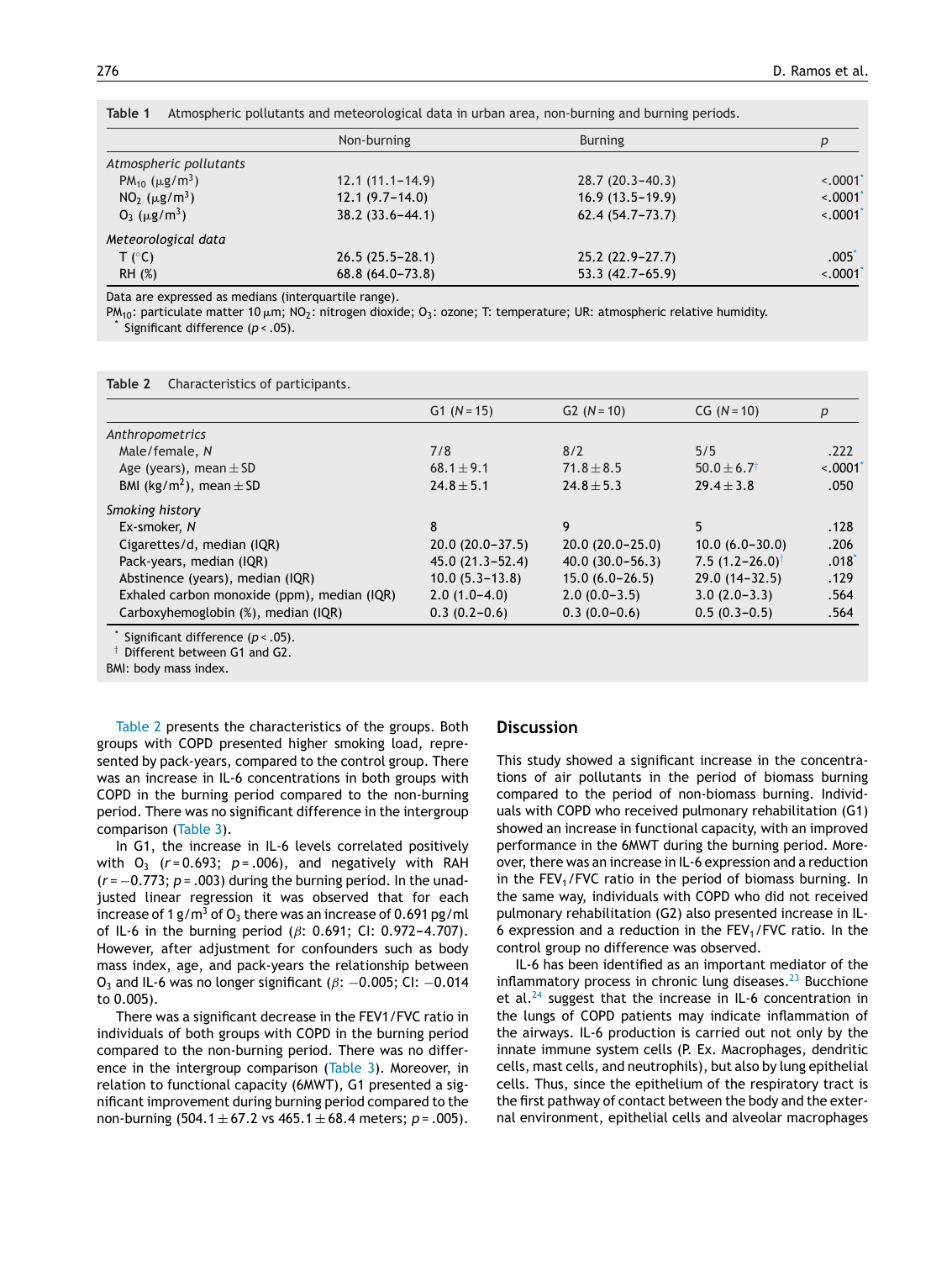<span id="page-4-0"></span>

|                           |                                                      |                     | Table 3 Comparison of spirometric values, interleukins,                                                                        |      |                     |                     |                  | and delta ( $\Delta$ ) differences between the groups during the non-burning and burning periods. |                                                                                                                                                                                                                                            |     |                               |
|---------------------------|------------------------------------------------------|---------------------|--------------------------------------------------------------------------------------------------------------------------------|------|---------------------|---------------------|------------------|---------------------------------------------------------------------------------------------------|--------------------------------------------------------------------------------------------------------------------------------------------------------------------------------------------------------------------------------------------|-----|-------------------------------|
| Variables                 |                                                      |                     | G1 $(N = 15)$                                                                                                                  |      |                     | $G2 (N = 10)$       |                  |                                                                                                   | $(CG (N = 10))$                                                                                                                                                                                                                            |     | ρΔ                            |
|                           | Non-burning                                          |                     | Burning                                                                                                                        |      | Non-burning         | <b>Burning</b>      |                  | Non-burning                                                                                       | <b>Burning</b>                                                                                                                                                                                                                             |     |                               |
| FVC(%)                    |                                                      | $64.0(53.0 - 82.0)$ | $70.5(56.0-86.3)$                                                                                                              | .143 | $69.5(47.8 - 77.3)$ | $67.5(53.8-82.3)$   | 195              | 94.5 (90.8-98.0)                                                                                  | $93.5(86.5 - 100.3)$                                                                                                                                                                                                                       | 654 | 340                           |
| FEV <sub>1</sub> (%)      |                                                      | 43.0 (33.0-59.0)    | $40.0(29.8 - 63.0)$                                                                                                            | 825  | 49.5 (30.8-53.8)    | 45.0 (29.0-57.3)    | 689              | $96.0(92.5 - 104.8)$                                                                              | $96.0(86.8 - 101.3)$                                                                                                                                                                                                                       | 085 |                               |
| FEV <sub>1</sub> /FVC (%) |                                                      | $52.6(46.1 - 61.1)$ | 48.2 (41.8-61.4)                                                                                                               | 021  | 52.1 (43.5-54.7)    | 46.7 (39.1-53.6)    | 007              | 82.8 (78.9-88.0)                                                                                  | 83.4 (77.4-88.1)                                                                                                                                                                                                                           | 203 | 755<br>2745, 346<br>3745, 346 |
| FEF <sub>25-75%</sub> (%) |                                                      | $25.0(18.0 - 33.0)$ | $19.5(15.8-30.8)$                                                                                                              | 124  | $25.0(18.3 - 34.3)$ | $20.5(15.0 - 33.0)$ | 082              | $(15.5(94.8 - 148.0))$                                                                            | $(11.0 (86.5 - 130.0))$                                                                                                                                                                                                                    | 070 |                               |
| PEF (%)                   |                                                      | 45.0 (37.0-66.0)    | 45.0 (34.5-57.3)                                                                                                               | .171 | 38.0 (30.5-55.0)    | 37.0 (27.5-63.0)    | 675              | 88.0 (82.3-103.0)                                                                                 | 88.5 (83.3-107.3)                                                                                                                                                                                                                          | 534 |                               |
| TNF- $\alpha$ (pg/ml)     |                                                      | $2.0(1.6-4.8)$      | $2.5(1.7-4.7)$                                                                                                                 | .910 | $4.8(3.1 - 6.3)$    | $2.5(2.3-3.8)$      | $.214$<br>$.012$ | $3.3(2.7 - 3.6)$                                                                                  | $2.4(2.0 - 4.2)$                                                                                                                                                                                                                           | 308 |                               |
| $11 - 6$ (pg/ml)          |                                                      | $0.9(0.7-2.1)$      | $1.6(0.8-3.1)$                                                                                                                 | 041  | $1.1(0.8-2.6)$      | $1.7(1.1-3.2)$      |                  | $1.5(1.2 - 3.2)$                                                                                  | $2.5(1.8-3.1)$                                                                                                                                                                                                                             | 575 | 633                           |
| $1 - 10$ (pg/ml)          |                                                      | $1.4(1.3-2.3)$      | $1.4(1.4 - 2.2)$                                                                                                               | 776  | $1.9(1.4-2.6)$      | $1.8(1.4-2.3)$      | 203              | $2.4(1.4 - 2.9)$                                                                                  | $2.2(1.5-2.9)$                                                                                                                                                                                                                             | 686 | 374                           |
|                           | Data are expressed as medians (interquartile range). |                     |                                                                                                                                |      |                     |                     |                  |                                                                                                   |                                                                                                                                                                                                                                            |     |                               |
|                           |                                                      |                     | 25% and 75% of FVC; PEF: peak expiratory flow; TNF-α: tumor necrosis factor alpha; IL-6: interleukin 6; IL-10: interleukin 10. |      |                     |                     |                  |                                                                                                   | p A: difference between the deltas; FVC: forced vital capacity; FEV <sub>1</sub> : forced expiratory volume in the first second; FEV <sub>1</sub> /FVC: ratio of FEV <sub>1</sub> and FVC; FEF <sub>25-75%</sub> : expiratory flow between |     |                               |
|                           | Significant difference $(p < 05)$ .                  |                     |                                                                                                                                |      |                     |                     |                  |                                                                                                   |                                                                                                                                                                                                                                            |     |                               |

may play a role in signaling and IL-6 release in response to environmental changes.<sup>[25](#page-5-0)</sup>

In this study there was an increase in inflammatory markers in the lungs in both groups of individuals with COPD during the biomass burning and a positive correlation with the concentration of  $O_3$ . Our findings corroborate the study of Dameras et al.,<sup>[26](#page-5-0)</sup> which showed that exposure to  $O_3$ influences the modulation of IL-6 release in the airway epithelium. Besides measuring inflammation, the increase in IL-6 observed with exposure to  $O_3$  in individuals with COPD may indicate lung epithelial injury. $^{23}$  $^{23}$  $^{23}$ 

This type of epithelial damage, added to modifications in the cellular profile and function, has been identified as one of the contributing factors for the development of COPD.<sup>[26,27](#page-5-0)</sup> In addition, IL-6 has been identified as a biomarkerto predict mortality in COPD.<sup>[28](#page-5-0)</sup>

In this study, the analysis of multivariate models adjusted for variable pack-years showed a loss in the cause and effect relationship between  $O_3$  and IL-6, suggesting that the correlation observed in the present study was influenced by the smoking load of individuals with COPD.

It is possible that this explains the fact that there was a correlation between  $O_3$  and IL-6 only in the group with higher values of pack-years. This finding is in agreement with the study of Moraes et al.<sup>[29](#page-5-0)</sup> that reported an increase in IL-6 observed in individuals with COPD which may be associated with smoking history, particularly in those with a smoking load of more than 30 pack-years.

In patients with stable COPD, lung inflammation seems to persist regardless of smoking cessation, a factor which may contribute to the increased decline in lung function.  $30,31$ Previous studies have shown that lung function is an important marker of the effects of air pollution in the exposed population. [8](#page-5-0)

In this study, there was a decrease in the FEV 1/FVC ratio in individuals with COPD in the biomass burning period. Other studies have also reported a reduction in this param-eter after exposure to biomass burning. [32,33](#page-6-0)

The alterations observed in the present study in relation to the inflammatory status and lung function occurred independently of whether the individual with COPD performed or did not perform supervised physical training, suggesting that physical training may not be able to mitigate the harmful effects of exposure to air pollution.<sup>[34](#page-6-0)</sup> This may be because individuals with COPD are particularly vulnerable to stress in the airways caused by exposure to pollutants.

Exposure to air pollution is associated with increased morbidity in these patients, including increased respiratory symptoms, inflammation, and decreased lung function, it is the frequent cause of exacerbations, causing visits to emer-gency services or hospitalization.<sup>[35](#page-6-0)</sup>

In a recent study of Fisher at al. (2016) there was a negative association between doing physical activity (sports and cycling) and hospitalizations of patients with COPD, and a positive association between exposure to  $NO<sub>2</sub>$  and the hospitalizations of these patients, but the two events are independent from each other.<sup>[36](#page-6-0)</sup> Our results showed that pulmonary rehabilitation was able to improve the functional capacity of the individuals with COPD, however, their engagement in pulmonary rehabilitation did not prevent the hazards of biomass burning exposure to the respiratory tract of these individuals.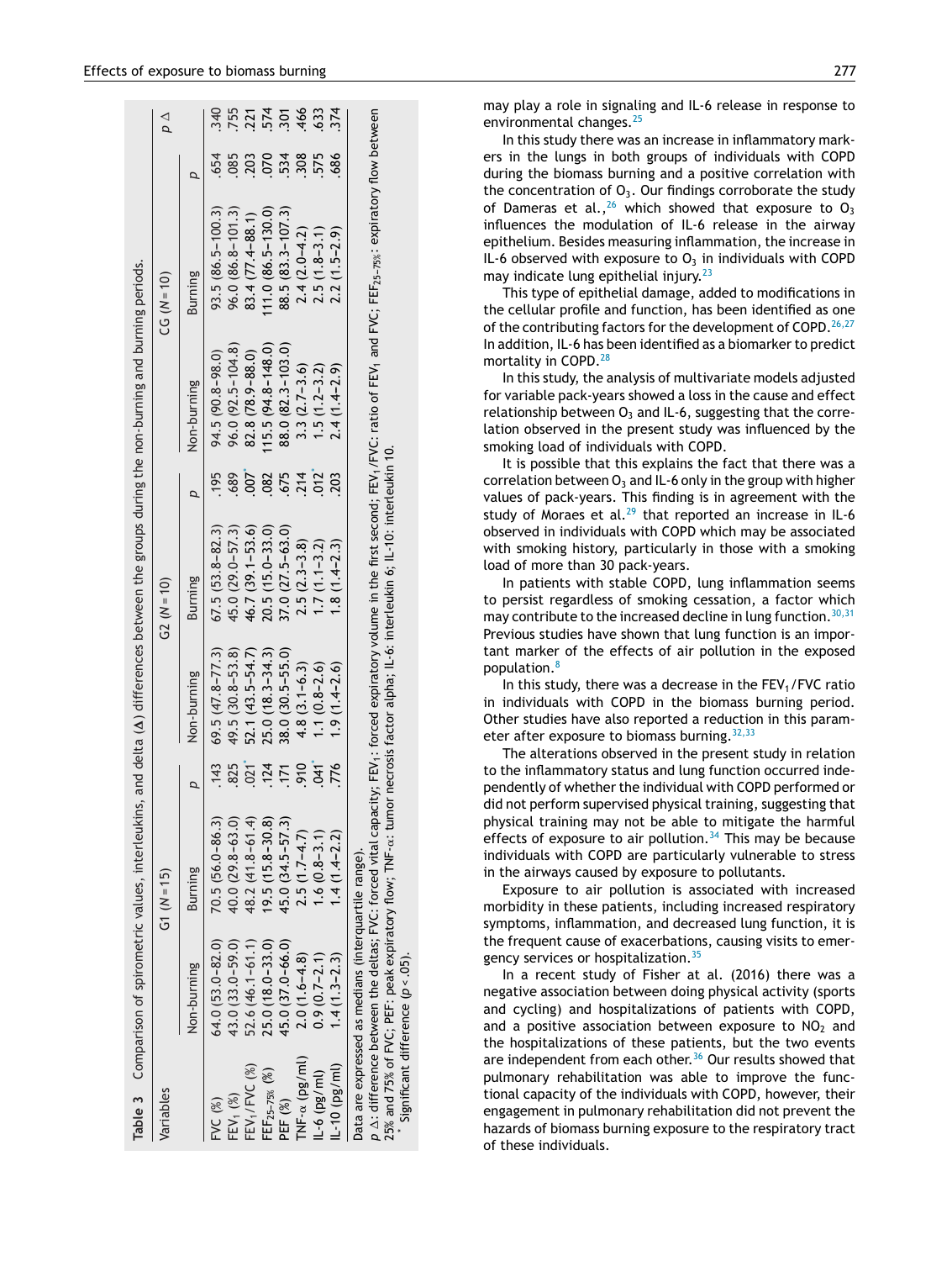## <span id="page-5-0"></span>**Conclusions**

It is concluded that individuals with COPD exposed to biomass burning presented increased lung inflammation and a reduction in the FEV1/FVC ratio independently of participation in a pulmonary rehabilitation program.

### **Ethical disclosures**

**Protection of human and animal subjects.** The authors declare that the procedures followed were in accordance with the regulations of the relevant clinical research ethics committee and with those of the Code of Ethics of the World Medical Association (Declaration of Helsinki).

**Confidentiality of data.** The authors declare that they have followed the protocols of their work center on the publication of patient data.

**Right to privacy and informed consent.** The authors have obtained the written informed consent of the patients or subjects mentioned in the article. The corresponding author is in possession of this document.

#### **Financial support**

Grant #2012/12901-0, São Paulo Research Foundation (FAPESP). FAPESP had no role in study design, data collections and analysis, decision to publish, or preparation of the manuscript.

# **Conflicts of interest**

None declared.

#### **Acknowledgement**

The authors would like to acknowledge the financial support given by São Paulo Research Foundation (FAPESP).

#### **References**

- 1. GOLD. Global strategy for diagnosis, management, and prevention of chronic obstructive pulmonary disease. Report; 2017. Available at: [http://goldcopd.org/gold-2017-global-strategy](http://goldcopd.org/gold-2017-global-strategy-diagnosis-management-prevention-copd/)[diagnosis-management-prevention-copd/](http://goldcopd.org/gold-2017-global-strategy-diagnosis-management-prevention-copd/) [accessed 31.1.17].
- 2. [Kurmi](http://refhub.elsevier.com/S2173-5115(17)30067-2/sbref0190) [OP,](http://refhub.elsevier.com/S2173-5115(17)30067-2/sbref0190) [Semple](http://refhub.elsevier.com/S2173-5115(17)30067-2/sbref0190) [S,](http://refhub.elsevier.com/S2173-5115(17)30067-2/sbref0190) [Simkhada](http://refhub.elsevier.com/S2173-5115(17)30067-2/sbref0190) [P,](http://refhub.elsevier.com/S2173-5115(17)30067-2/sbref0190) [Smith](http://refhub.elsevier.com/S2173-5115(17)30067-2/sbref0190) [WC,](http://refhub.elsevier.com/S2173-5115(17)30067-2/sbref0190) [Ayres](http://refhub.elsevier.com/S2173-5115(17)30067-2/sbref0190) [JG.](http://refhub.elsevier.com/S2173-5115(17)30067-2/sbref0190) [COPD](http://refhub.elsevier.com/S2173-5115(17)30067-2/sbref0190) [and](http://refhub.elsevier.com/S2173-5115(17)30067-2/sbref0190) [chronic](http://refhub.elsevier.com/S2173-5115(17)30067-2/sbref0190) [bronchitis](http://refhub.elsevier.com/S2173-5115(17)30067-2/sbref0190) [risk](http://refhub.elsevier.com/S2173-5115(17)30067-2/sbref0190) [of](http://refhub.elsevier.com/S2173-5115(17)30067-2/sbref0190) [indoor](http://refhub.elsevier.com/S2173-5115(17)30067-2/sbref0190) [air](http://refhub.elsevier.com/S2173-5115(17)30067-2/sbref0190) [pollution](http://refhub.elsevier.com/S2173-5115(17)30067-2/sbref0190) [from](http://refhub.elsevier.com/S2173-5115(17)30067-2/sbref0190) [solid](http://refhub.elsevier.com/S2173-5115(17)30067-2/sbref0190) [fuel:](http://refhub.elsevier.com/S2173-5115(17)30067-2/sbref0190) [a](http://refhub.elsevier.com/S2173-5115(17)30067-2/sbref0190) [systematic](http://refhub.elsevier.com/S2173-5115(17)30067-2/sbref0190) [review](http://refhub.elsevier.com/S2173-5115(17)30067-2/sbref0190) [and](http://refhub.elsevier.com/S2173-5115(17)30067-2/sbref0190) [meta-analysis.](http://refhub.elsevier.com/S2173-5115(17)30067-2/sbref0190) [Thorax.](http://refhub.elsevier.com/S2173-5115(17)30067-2/sbref0190) [2010;65:221](http://refhub.elsevier.com/S2173-5115(17)30067-2/sbref0190)-[8.](http://refhub.elsevier.com/S2173-5115(17)30067-2/sbref0190)
- 3. [Hu](http://refhub.elsevier.com/S2173-5115(17)30067-2/sbref0195) [G,](http://refhub.elsevier.com/S2173-5115(17)30067-2/sbref0195) [Zhou](http://refhub.elsevier.com/S2173-5115(17)30067-2/sbref0195) [Y,](http://refhub.elsevier.com/S2173-5115(17)30067-2/sbref0195) [Tian](http://refhub.elsevier.com/S2173-5115(17)30067-2/sbref0195) [J,](http://refhub.elsevier.com/S2173-5115(17)30067-2/sbref0195) [Yao](http://refhub.elsevier.com/S2173-5115(17)30067-2/sbref0195) [W,](http://refhub.elsevier.com/S2173-5115(17)30067-2/sbref0195) [Li](http://refhub.elsevier.com/S2173-5115(17)30067-2/sbref0195) [J,](http://refhub.elsevier.com/S2173-5115(17)30067-2/sbref0195) [Li](http://refhub.elsevier.com/S2173-5115(17)30067-2/sbref0195) [B,](http://refhub.elsevier.com/S2173-5115(17)30067-2/sbref0195) [et](http://refhub.elsevier.com/S2173-5115(17)30067-2/sbref0195) [al.](http://refhub.elsevier.com/S2173-5115(17)30067-2/sbref0195) [Risk](http://refhub.elsevier.com/S2173-5115(17)30067-2/sbref0195) [of](http://refhub.elsevier.com/S2173-5115(17)30067-2/sbref0195) [COPD](http://refhub.elsevier.com/S2173-5115(17)30067-2/sbref0195) [from](http://refhub.elsevier.com/S2173-5115(17)30067-2/sbref0195) [exposure](http://refhub.elsevier.com/S2173-5115(17)30067-2/sbref0195) [to](http://refhub.elsevier.com/S2173-5115(17)30067-2/sbref0195) [biomass](http://refhub.elsevier.com/S2173-5115(17)30067-2/sbref0195) [smoke:](http://refhub.elsevier.com/S2173-5115(17)30067-2/sbref0195) [a](http://refhub.elsevier.com/S2173-5115(17)30067-2/sbref0195) [metaanalysis.](http://refhub.elsevier.com/S2173-5115(17)30067-2/sbref0195) [Chest.](http://refhub.elsevier.com/S2173-5115(17)30067-2/sbref0195) 2010:138:20-31.
- 4. [Salvi](http://refhub.elsevier.com/S2173-5115(17)30067-2/sbref0200) [SS,](http://refhub.elsevier.com/S2173-5115(17)30067-2/sbref0200) [Barnes](http://refhub.elsevier.com/S2173-5115(17)30067-2/sbref0200) [PJ.](http://refhub.elsevier.com/S2173-5115(17)30067-2/sbref0200) [Chronic](http://refhub.elsevier.com/S2173-5115(17)30067-2/sbref0200) [obstructive](http://refhub.elsevier.com/S2173-5115(17)30067-2/sbref0200) [pulmonary](http://refhub.elsevier.com/S2173-5115(17)30067-2/sbref0200) [disease](http://refhub.elsevier.com/S2173-5115(17)30067-2/sbref0200) [in](http://refhub.elsevier.com/S2173-5115(17)30067-2/sbref0200) [non-smokers.](http://refhub.elsevier.com/S2173-5115(17)30067-2/sbref0200) [Lancet.](http://refhub.elsevier.com/S2173-5115(17)30067-2/sbref0200) 2009;374:733-43.
- 5. [Torres-Duque](http://refhub.elsevier.com/S2173-5115(17)30067-2/sbref0205) [C,](http://refhub.elsevier.com/S2173-5115(17)30067-2/sbref0205) [Maldonado](http://refhub.elsevier.com/S2173-5115(17)30067-2/sbref0205) [D,](http://refhub.elsevier.com/S2173-5115(17)30067-2/sbref0205) [Perez-Padilla](http://refhub.elsevier.com/S2173-5115(17)30067-2/sbref0205) [R,](http://refhub.elsevier.com/S2173-5115(17)30067-2/sbref0205) [Ezzati](http://refhub.elsevier.com/S2173-5115(17)30067-2/sbref0205) [M,](http://refhub.elsevier.com/S2173-5115(17)30067-2/sbref0205) [Viegi](http://refhub.elsevier.com/S2173-5115(17)30067-2/sbref0205) [G.](http://refhub.elsevier.com/S2173-5115(17)30067-2/sbref0205) [Biomass](http://refhub.elsevier.com/S2173-5115(17)30067-2/sbref0205) [fuels](http://refhub.elsevier.com/S2173-5115(17)30067-2/sbref0205) [and](http://refhub.elsevier.com/S2173-5115(17)30067-2/sbref0205) [respiratory](http://refhub.elsevier.com/S2173-5115(17)30067-2/sbref0205) [diseases:](http://refhub.elsevier.com/S2173-5115(17)30067-2/sbref0205) [a](http://refhub.elsevier.com/S2173-5115(17)30067-2/sbref0205) [review](http://refhub.elsevier.com/S2173-5115(17)30067-2/sbref0205) [of](http://refhub.elsevier.com/S2173-5115(17)30067-2/sbref0205) [the](http://refhub.elsevier.com/S2173-5115(17)30067-2/sbref0205) [evi](http://refhub.elsevier.com/S2173-5115(17)30067-2/sbref0205)[dence.](http://refhub.elsevier.com/S2173-5115(17)30067-2/sbref0205) [Proc](http://refhub.elsevier.com/S2173-5115(17)30067-2/sbref0205) [Am](http://refhub.elsevier.com/S2173-5115(17)30067-2/sbref0205) [Thorac](http://refhub.elsevier.com/S2173-5115(17)30067-2/sbref0205) [Soc.](http://refhub.elsevier.com/S2173-5115(17)30067-2/sbref0205) 2008;5:577-90.
- 6. WHO. Chronic Respiratory Diseases. Causes of COPD. Available at: <http://www.who.int/respiratory/copd/causes/en/> [accessed 4.8.16].
- 7. [Pope](http://refhub.elsevier.com/S2173-5115(17)30067-2/sbref0215) [CA](http://refhub.elsevier.com/S2173-5115(17)30067-2/sbref0215) [III.](http://refhub.elsevier.com/S2173-5115(17)30067-2/sbref0215) [Biomass](http://refhub.elsevier.com/S2173-5115(17)30067-2/sbref0215) [burning](http://refhub.elsevier.com/S2173-5115(17)30067-2/sbref0215) [and](http://refhub.elsevier.com/S2173-5115(17)30067-2/sbref0215) [its](http://refhub.elsevier.com/S2173-5115(17)30067-2/sbref0215) [effects](http://refhub.elsevier.com/S2173-5115(17)30067-2/sbref0215) [on](http://refhub.elsevier.com/S2173-5115(17)30067-2/sbref0215) [health.](http://refhub.elsevier.com/S2173-5115(17)30067-2/sbref0215) [J](http://refhub.elsevier.com/S2173-5115(17)30067-2/sbref0215) [Bras](http://refhub.elsevier.com/S2173-5115(17)30067-2/sbref0215) [Pneumol.](http://refhub.elsevier.com/S2173-5115(17)30067-2/sbref0215) [2004;30:193.](http://refhub.elsevier.com/S2173-5115(17)30067-2/sbref0215)
- 8. [Arbex](http://refhub.elsevier.com/S2173-5115(17)30067-2/sbref0220) [MA,](http://refhub.elsevier.com/S2173-5115(17)30067-2/sbref0220) [Santos](http://refhub.elsevier.com/S2173-5115(17)30067-2/sbref0220) [Ude](http://refhub.elsevier.com/S2173-5115(17)30067-2/sbref0220) [P,](http://refhub.elsevier.com/S2173-5115(17)30067-2/sbref0220) [Martins](http://refhub.elsevier.com/S2173-5115(17)30067-2/sbref0220) [LC,](http://refhub.elsevier.com/S2173-5115(17)30067-2/sbref0220) [Saldiva](http://refhub.elsevier.com/S2173-5115(17)30067-2/sbref0220) [PH,](http://refhub.elsevier.com/S2173-5115(17)30067-2/sbref0220) [Pereira](http://refhub.elsevier.com/S2173-5115(17)30067-2/sbref0220) [LA,](http://refhub.elsevier.com/S2173-5115(17)30067-2/sbref0220) [Braga](http://refhub.elsevier.com/S2173-5115(17)30067-2/sbref0220) [AL.](http://refhub.elsevier.com/S2173-5115(17)30067-2/sbref0220) [Air](http://refhub.elsevier.com/S2173-5115(17)30067-2/sbref0220) [pollution](http://refhub.elsevier.com/S2173-5115(17)30067-2/sbref0220) [and](http://refhub.elsevier.com/S2173-5115(17)30067-2/sbref0220) [the](http://refhub.elsevier.com/S2173-5115(17)30067-2/sbref0220) [respiratory](http://refhub.elsevier.com/S2173-5115(17)30067-2/sbref0220) [system.](http://refhub.elsevier.com/S2173-5115(17)30067-2/sbref0220) [J](http://refhub.elsevier.com/S2173-5115(17)30067-2/sbref0220) [Bras](http://refhub.elsevier.com/S2173-5115(17)30067-2/sbref0220) [Pneu](http://refhub.elsevier.com/S2173-5115(17)30067-2/sbref0220)[mol.](http://refhub.elsevier.com/S2173-5115(17)30067-2/sbref0220) 2012;38:643-55.
- 9. [Aksu](http://refhub.elsevier.com/S2173-5115(17)30067-2/sbref0225) [F,](http://refhub.elsevier.com/S2173-5115(17)30067-2/sbref0225) [Capan](http://refhub.elsevier.com/S2173-5115(17)30067-2/sbref0225) [N,](http://refhub.elsevier.com/S2173-5115(17)30067-2/sbref0225) [Aksu](http://refhub.elsevier.com/S2173-5115(17)30067-2/sbref0225) [K,](http://refhub.elsevier.com/S2173-5115(17)30067-2/sbref0225) [Ofluoglu](http://refhub.elsevier.com/S2173-5115(17)30067-2/sbref0225) [R,](http://refhub.elsevier.com/S2173-5115(17)30067-2/sbref0225) [Canbakan](http://refhub.elsevier.com/S2173-5115(17)30067-2/sbref0225) [S,](http://refhub.elsevier.com/S2173-5115(17)30067-2/sbref0225) [Yavuz](http://refhub.elsevier.com/S2173-5115(17)30067-2/sbref0225) [B,](http://refhub.elsevier.com/S2173-5115(17)30067-2/sbref0225) [et](http://refhub.elsevier.com/S2173-5115(17)30067-2/sbref0225) [al.](http://refhub.elsevier.com/S2173-5115(17)30067-2/sbref0225) [C-reactive](http://refhub.elsevier.com/S2173-5115(17)30067-2/sbref0225) [protein](http://refhub.elsevier.com/S2173-5115(17)30067-2/sbref0225) [levels](http://refhub.elsevier.com/S2173-5115(17)30067-2/sbref0225) [are](http://refhub.elsevier.com/S2173-5115(17)30067-2/sbref0225) [raised](http://refhub.elsevier.com/S2173-5115(17)30067-2/sbref0225) [in](http://refhub.elsevier.com/S2173-5115(17)30067-2/sbref0225) [stable](http://refhub.elsevier.com/S2173-5115(17)30067-2/sbref0225) [chronic](http://refhub.elsevier.com/S2173-5115(17)30067-2/sbref0225) [obstructive](http://refhub.elsevier.com/S2173-5115(17)30067-2/sbref0225) [pulmonary](http://refhub.elsevier.com/S2173-5115(17)30067-2/sbref0225) [disease](http://refhub.elsevier.com/S2173-5115(17)30067-2/sbref0225) [patients](http://refhub.elsevier.com/S2173-5115(17)30067-2/sbref0225) [independent](http://refhub.elsevier.com/S2173-5115(17)30067-2/sbref0225) [of](http://refhub.elsevier.com/S2173-5115(17)30067-2/sbref0225) [smoking](http://refhub.elsevier.com/S2173-5115(17)30067-2/sbref0225) [behavior](http://refhub.elsevier.com/S2173-5115(17)30067-2/sbref0225) [and](http://refhub.elsevier.com/S2173-5115(17)30067-2/sbref0225) [biomass](http://refhub.elsevier.com/S2173-5115(17)30067-2/sbref0225) [exposure.](http://refhub.elsevier.com/S2173-5115(17)30067-2/sbref0225) [J](http://refhub.elsevier.com/S2173-5115(17)30067-2/sbref0225) [Thorac](http://refhub.elsevier.com/S2173-5115(17)30067-2/sbref0225) [Dis.](http://refhub.elsevier.com/S2173-5115(17)30067-2/sbref0225) 2013;5:414-21.
- 10. [Guarnieri](http://refhub.elsevier.com/S2173-5115(17)30067-2/sbref0230) [MJ,](http://refhub.elsevier.com/S2173-5115(17)30067-2/sbref0230) [Diaz](http://refhub.elsevier.com/S2173-5115(17)30067-2/sbref0230) [JV,](http://refhub.elsevier.com/S2173-5115(17)30067-2/sbref0230) [Basu](http://refhub.elsevier.com/S2173-5115(17)30067-2/sbref0230) [C,](http://refhub.elsevier.com/S2173-5115(17)30067-2/sbref0230) [Diaz](http://refhub.elsevier.com/S2173-5115(17)30067-2/sbref0230) [A,](http://refhub.elsevier.com/S2173-5115(17)30067-2/sbref0230) [Pope](http://refhub.elsevier.com/S2173-5115(17)30067-2/sbref0230) [D,](http://refhub.elsevier.com/S2173-5115(17)30067-2/sbref0230) [Smith](http://refhub.elsevier.com/S2173-5115(17)30067-2/sbref0230) [KR,](http://refhub.elsevier.com/S2173-5115(17)30067-2/sbref0230) [et](http://refhub.elsevier.com/S2173-5115(17)30067-2/sbref0230) [al.](http://refhub.elsevier.com/S2173-5115(17)30067-2/sbref0230) [Effects](http://refhub.elsevier.com/S2173-5115(17)30067-2/sbref0230) [of](http://refhub.elsevier.com/S2173-5115(17)30067-2/sbref0230) [woodsmoke](http://refhub.elsevier.com/S2173-5115(17)30067-2/sbref0230) [exposure](http://refhub.elsevier.com/S2173-5115(17)30067-2/sbref0230) [on](http://refhub.elsevier.com/S2173-5115(17)30067-2/sbref0230) [airway](http://refhub.elsevier.com/S2173-5115(17)30067-2/sbref0230) [inflammation](http://refhub.elsevier.com/S2173-5115(17)30067-2/sbref0230) [in](http://refhub.elsevier.com/S2173-5115(17)30067-2/sbref0230) [rural](http://refhub.elsevier.com/S2173-5115(17)30067-2/sbref0230) [Guatemalan](http://refhub.elsevier.com/S2173-5115(17)30067-2/sbref0230) [women.](http://refhub.elsevier.com/S2173-5115(17)30067-2/sbref0230) [PLoS](http://refhub.elsevier.com/S2173-5115(17)30067-2/sbref0230) [ONE.](http://refhub.elsevier.com/S2173-5115(17)30067-2/sbref0230) [2014;9:e88455.](http://refhub.elsevier.com/S2173-5115(17)30067-2/sbref0230)
- 11. [Kido](http://refhub.elsevier.com/S2173-5115(17)30067-2/sbref0235) [T,](http://refhub.elsevier.com/S2173-5115(17)30067-2/sbref0235) [Tamagawa](http://refhub.elsevier.com/S2173-5115(17)30067-2/sbref0235) [E,](http://refhub.elsevier.com/S2173-5115(17)30067-2/sbref0235) [Bai](http://refhub.elsevier.com/S2173-5115(17)30067-2/sbref0235) [N,](http://refhub.elsevier.com/S2173-5115(17)30067-2/sbref0235) [Suda](http://refhub.elsevier.com/S2173-5115(17)30067-2/sbref0235) [K,](http://refhub.elsevier.com/S2173-5115(17)30067-2/sbref0235) [Yang](http://refhub.elsevier.com/S2173-5115(17)30067-2/sbref0235) [HH,](http://refhub.elsevier.com/S2173-5115(17)30067-2/sbref0235) [Li](http://refhub.elsevier.com/S2173-5115(17)30067-2/sbref0235) [Y,](http://refhub.elsevier.com/S2173-5115(17)30067-2/sbref0235) [et](http://refhub.elsevier.com/S2173-5115(17)30067-2/sbref0235) [al.](http://refhub.elsevier.com/S2173-5115(17)30067-2/sbref0235) [Particulate](http://refhub.elsevier.com/S2173-5115(17)30067-2/sbref0235) [matter](http://refhub.elsevier.com/S2173-5115(17)30067-2/sbref0235) [induces](http://refhub.elsevier.com/S2173-5115(17)30067-2/sbref0235) [translocation](http://refhub.elsevier.com/S2173-5115(17)30067-2/sbref0235) [of](http://refhub.elsevier.com/S2173-5115(17)30067-2/sbref0235) [IL-6](http://refhub.elsevier.com/S2173-5115(17)30067-2/sbref0235) [from](http://refhub.elsevier.com/S2173-5115(17)30067-2/sbref0235) [the](http://refhub.elsevier.com/S2173-5115(17)30067-2/sbref0235) [lung](http://refhub.elsevier.com/S2173-5115(17)30067-2/sbref0235) [to](http://refhub.elsevier.com/S2173-5115(17)30067-2/sbref0235) [the](http://refhub.elsevier.com/S2173-5115(17)30067-2/sbref0235) [systemic](http://refhub.elsevier.com/S2173-5115(17)30067-2/sbref0235) [circulation.](http://refhub.elsevier.com/S2173-5115(17)30067-2/sbref0235) [Am](http://refhub.elsevier.com/S2173-5115(17)30067-2/sbref0235) [J](http://refhub.elsevier.com/S2173-5115(17)30067-2/sbref0235) [Respir](http://refhub.elsevier.com/S2173-5115(17)30067-2/sbref0235) [Cell](http://refhub.elsevier.com/S2173-5115(17)30067-2/sbref0235) [Mol](http://refhub.elsevier.com/S2173-5115(17)30067-2/sbref0235) [Biol.](http://refhub.elsevier.com/S2173-5115(17)30067-2/sbref0235) [2011;44:197-](http://refhub.elsevier.com/S2173-5115(17)30067-2/sbref0235)[204.](http://refhub.elsevier.com/S2173-5115(17)30067-2/sbref0235)
- 12. [Zhou](http://refhub.elsevier.com/S2173-5115(17)30067-2/sbref0240) [Y,](http://refhub.elsevier.com/S2173-5115(17)30067-2/sbref0240) [Zou](http://refhub.elsevier.com/S2173-5115(17)30067-2/sbref0240) [Y,](http://refhub.elsevier.com/S2173-5115(17)30067-2/sbref0240) [Li](http://refhub.elsevier.com/S2173-5115(17)30067-2/sbref0240) [X,](http://refhub.elsevier.com/S2173-5115(17)30067-2/sbref0240) [Chen](http://refhub.elsevier.com/S2173-5115(17)30067-2/sbref0240) [S,](http://refhub.elsevier.com/S2173-5115(17)30067-2/sbref0240) [Zhao](http://refhub.elsevier.com/S2173-5115(17)30067-2/sbref0240) [Z,](http://refhub.elsevier.com/S2173-5115(17)30067-2/sbref0240) [He](http://refhub.elsevier.com/S2173-5115(17)30067-2/sbref0240) [F,](http://refhub.elsevier.com/S2173-5115(17)30067-2/sbref0240) [et](http://refhub.elsevier.com/S2173-5115(17)30067-2/sbref0240) [al.](http://refhub.elsevier.com/S2173-5115(17)30067-2/sbref0240) [Lung](http://refhub.elsevier.com/S2173-5115(17)30067-2/sbref0240) [func](http://refhub.elsevier.com/S2173-5115(17)30067-2/sbref0240)[tion](http://refhub.elsevier.com/S2173-5115(17)30067-2/sbref0240) [and](http://refhub.elsevier.com/S2173-5115(17)30067-2/sbref0240) [incidence](http://refhub.elsevier.com/S2173-5115(17)30067-2/sbref0240) [of](http://refhub.elsevier.com/S2173-5115(17)30067-2/sbref0240) [chronic](http://refhub.elsevier.com/S2173-5115(17)30067-2/sbref0240) [obstructive](http://refhub.elsevier.com/S2173-5115(17)30067-2/sbref0240) [pulmonary](http://refhub.elsevier.com/S2173-5115(17)30067-2/sbref0240) [disease](http://refhub.elsevier.com/S2173-5115(17)30067-2/sbref0240) [after](http://refhub.elsevier.com/S2173-5115(17)30067-2/sbref0240) [improved](http://refhub.elsevier.com/S2173-5115(17)30067-2/sbref0240) [cooking](http://refhub.elsevier.com/S2173-5115(17)30067-2/sbref0240) [fuels](http://refhub.elsevier.com/S2173-5115(17)30067-2/sbref0240) [and](http://refhub.elsevier.com/S2173-5115(17)30067-2/sbref0240) [kitchen](http://refhub.elsevier.com/S2173-5115(17)30067-2/sbref0240) [ventilation:](http://refhub.elsevier.com/S2173-5115(17)30067-2/sbref0240) [a](http://refhub.elsevier.com/S2173-5115(17)30067-2/sbref0240) [9-year](http://refhub.elsevier.com/S2173-5115(17)30067-2/sbref0240) [prospective](http://refhub.elsevier.com/S2173-5115(17)30067-2/sbref0240) [cohort](http://refhub.elsevier.com/S2173-5115(17)30067-2/sbref0240) [study.](http://refhub.elsevier.com/S2173-5115(17)30067-2/sbref0240) [PLoS](http://refhub.elsevier.com/S2173-5115(17)30067-2/sbref0240) [Med.](http://refhub.elsevier.com/S2173-5115(17)30067-2/sbref0240) [2014;11:e1001621.](http://refhub.elsevier.com/S2173-5115(17)30067-2/sbref0240)
- 13. [Jin](http://refhub.elsevier.com/S2173-5115(17)30067-2/sbref0245) [Y,](http://refhub.elsevier.com/S2173-5115(17)30067-2/sbref0245) [He](http://refhub.elsevier.com/S2173-5115(17)30067-2/sbref0245) [G,](http://refhub.elsevier.com/S2173-5115(17)30067-2/sbref0245) [Liu](http://refhub.elsevier.com/S2173-5115(17)30067-2/sbref0245) [F,](http://refhub.elsevier.com/S2173-5115(17)30067-2/sbref0245) [Hong](http://refhub.elsevier.com/S2173-5115(17)30067-2/sbref0245) [Y.](http://refhub.elsevier.com/S2173-5115(17)30067-2/sbref0245) [Quantified](http://refhub.elsevier.com/S2173-5115(17)30067-2/sbref0245) [study](http://refhub.elsevier.com/S2173-5115(17)30067-2/sbref0245) [on](http://refhub.elsevier.com/S2173-5115(17)30067-2/sbref0245) [human](http://refhub.elsevier.com/S2173-5115(17)30067-2/sbref0245) [health](http://refhub.elsevier.com/S2173-5115(17)30067-2/sbref0245) [impact](http://refhub.elsevier.com/S2173-5115(17)30067-2/sbref0245) [caused](http://refhub.elsevier.com/S2173-5115(17)30067-2/sbref0245) [by](http://refhub.elsevier.com/S2173-5115(17)30067-2/sbref0245) [coal-burning](http://refhub.elsevier.com/S2173-5115(17)30067-2/sbref0245) [air](http://refhub.elsevier.com/S2173-5115(17)30067-2/sbref0245) [pollution](http://refhub.elsevier.com/S2173-5115(17)30067-2/sbref0245) [in](http://refhub.elsevier.com/S2173-5115(17)30067-2/sbref0245) [China.](http://refhub.elsevier.com/S2173-5115(17)30067-2/sbref0245) [Wei](http://refhub.elsevier.com/S2173-5115(17)30067-2/sbref0245) [Sheng](http://refhub.elsevier.com/S2173-5115(17)30067-2/sbref0245) [Yan](http://refhub.elsevier.com/S2173-5115(17)30067-2/sbref0245) [Jiu.](http://refhub.elsevier.com/S2173-5115(17)30067-2/sbref0245) 2002;31:342-8.
- 14. [Nici](http://refhub.elsevier.com/S2173-5115(17)30067-2/sbref0250) [L,](http://refhub.elsevier.com/S2173-5115(17)30067-2/sbref0250) [ZuWallack](http://refhub.elsevier.com/S2173-5115(17)30067-2/sbref0250) [R.](http://refhub.elsevier.com/S2173-5115(17)30067-2/sbref0250) [Chronic](http://refhub.elsevier.com/S2173-5115(17)30067-2/sbref0250) [obstructive](http://refhub.elsevier.com/S2173-5115(17)30067-2/sbref0250) [pulmonary](http://refhub.elsevier.com/S2173-5115(17)30067-2/sbref0250) [disease](http://refhub.elsevier.com/S2173-5115(17)30067-2/sbref0250)[evolving](http://refhub.elsevier.com/S2173-5115(17)30067-2/sbref0250) [concepts](http://refhub.elsevier.com/S2173-5115(17)30067-2/sbref0250) [in](http://refhub.elsevier.com/S2173-5115(17)30067-2/sbref0250) [treatment:](http://refhub.elsevier.com/S2173-5115(17)30067-2/sbref0250) [advances](http://refhub.elsevier.com/S2173-5115(17)30067-2/sbref0250) [in](http://refhub.elsevier.com/S2173-5115(17)30067-2/sbref0250) [pulmonary](http://refhub.elsevier.com/S2173-5115(17)30067-2/sbref0250) [rehabilitation.](http://refhub.elsevier.com/S2173-5115(17)30067-2/sbref0250) [Semin](http://refhub.elsevier.com/S2173-5115(17)30067-2/sbref0250) [Respir](http://refhub.elsevier.com/S2173-5115(17)30067-2/sbref0250) [Crit](http://refhub.elsevier.com/S2173-5115(17)30067-2/sbref0250) [Care](http://refhub.elsevier.com/S2173-5115(17)30067-2/sbref0250) [Med.](http://refhub.elsevier.com/S2173-5115(17)30067-2/sbref0250) 2015;36:567-74.
- 15. [Garrod](http://refhub.elsevier.com/S2173-5115(17)30067-2/sbref0255) [R,](http://refhub.elsevier.com/S2173-5115(17)30067-2/sbref0255) [Ansley](http://refhub.elsevier.com/S2173-5115(17)30067-2/sbref0255) [P,](http://refhub.elsevier.com/S2173-5115(17)30067-2/sbref0255) [Canavan](http://refhub.elsevier.com/S2173-5115(17)30067-2/sbref0255) [J,](http://refhub.elsevier.com/S2173-5115(17)30067-2/sbref0255) [Jewell](http://refhub.elsevier.com/S2173-5115(17)30067-2/sbref0255) [A.](http://refhub.elsevier.com/S2173-5115(17)30067-2/sbref0255) [Exercise](http://refhub.elsevier.com/S2173-5115(17)30067-2/sbref0255) [and](http://refhub.elsevier.com/S2173-5115(17)30067-2/sbref0255) [the](http://refhub.elsevier.com/S2173-5115(17)30067-2/sbref0255) [inflammatory](http://refhub.elsevier.com/S2173-5115(17)30067-2/sbref0255) [response](http://refhub.elsevier.com/S2173-5115(17)30067-2/sbref0255) [in](http://refhub.elsevier.com/S2173-5115(17)30067-2/sbref0255) [chronic](http://refhub.elsevier.com/S2173-5115(17)30067-2/sbref0255) [obstructive](http://refhub.elsevier.com/S2173-5115(17)30067-2/sbref0255) [pulmonary](http://refhub.elsevier.com/S2173-5115(17)30067-2/sbref0255) [disease](http://refhub.elsevier.com/S2173-5115(17)30067-2/sbref0255) [\(COPD\)](http://refhub.elsevier.com/S2173-5115(17)30067-2/sbref0255) - [does](http://refhub.elsevier.com/S2173-5115(17)30067-2/sbref0255) [training](http://refhub.elsevier.com/S2173-5115(17)30067-2/sbref0255) [confer](http://refhub.elsevier.com/S2173-5115(17)30067-2/sbref0255) [anti-inflammatory](http://refhub.elsevier.com/S2173-5115(17)30067-2/sbref0255) [properties](http://refhub.elsevier.com/S2173-5115(17)30067-2/sbref0255) [in](http://refhub.elsevier.com/S2173-5115(17)30067-2/sbref0255) [COPD?](http://refhub.elsevier.com/S2173-5115(17)30067-2/sbref0255) [Med](http://refhub.elsevier.com/S2173-5115(17)30067-2/sbref0255) [Hypotheses.](http://refhub.elsevier.com/S2173-5115(17)30067-2/sbref0255) 2007;68:291-8.
- 16. [Santos](http://refhub.elsevier.com/S2173-5115(17)30067-2/sbref0260) [UP,](http://refhub.elsevier.com/S2173-5115(17)30067-2/sbref0260) [Gannam](http://refhub.elsevier.com/S2173-5115(17)30067-2/sbref0260) [S,](http://refhub.elsevier.com/S2173-5115(17)30067-2/sbref0260) [Abe](http://refhub.elsevier.com/S2173-5115(17)30067-2/sbref0260) [JM,](http://refhub.elsevier.com/S2173-5115(17)30067-2/sbref0260) [Esteves](http://refhub.elsevier.com/S2173-5115(17)30067-2/sbref0260) [PB,](http://refhub.elsevier.com/S2173-5115(17)30067-2/sbref0260) [Freitas](http://refhub.elsevier.com/S2173-5115(17)30067-2/sbref0260) [Filho](http://refhub.elsevier.com/S2173-5115(17)30067-2/sbref0260) [M,](http://refhub.elsevier.com/S2173-5115(17)30067-2/sbref0260) [Wakassa](http://refhub.elsevier.com/S2173-5115(17)30067-2/sbref0260) [TB,](http://refhub.elsevier.com/S2173-5115(17)30067-2/sbref0260) [et](http://refhub.elsevier.com/S2173-5115(17)30067-2/sbref0260) [al.](http://refhub.elsevier.com/S2173-5115(17)30067-2/sbref0260) [Emprego](http://refhub.elsevier.com/S2173-5115(17)30067-2/sbref0260) [da](http://refhub.elsevier.com/S2173-5115(17)30067-2/sbref0260) [de](http://refhub.elsevier.com/S2173-5115(17)30067-2/sbref0260)terminação de [monóxido](http://refhub.elsevier.com/S2173-5115(17)30067-2/sbref0260) de [carbono](http://refhub.elsevier.com/S2173-5115(17)30067-2/sbref0260) [no](http://refhub.elsevier.com/S2173-5115(17)30067-2/sbref0260) [ar](http://refhub.elsevier.com/S2173-5115(17)30067-2/sbref0260) [exalado](http://refhub.elsevier.com/S2173-5115(17)30067-2/sbref0260) [para](http://refhub.elsevier.com/S2173-5115(17)30067-2/sbref0260) [a](http://refhub.elsevier.com/S2173-5115(17)30067-2/sbref0260) detecção [do](http://refhub.elsevier.com/S2173-5115(17)30067-2/sbref0260) [consumo](http://refhub.elsevier.com/S2173-5115(17)30067-2/sbref0260) [de](http://refhub.elsevier.com/S2173-5115(17)30067-2/sbref0260) [tabaco.](http://refhub.elsevier.com/S2173-5115(17)30067-2/sbref0260) [J](http://refhub.elsevier.com/S2173-5115(17)30067-2/sbref0260) [Bras](http://refhub.elsevier.com/S2173-5115(17)30067-2/sbref0260) [Pneumol.](http://refhub.elsevier.com/S2173-5115(17)30067-2/sbref0260) 2001;27:231-6.
- 17. [Miller](http://refhub.elsevier.com/S2173-5115(17)30067-2/sbref0265) [MR,](http://refhub.elsevier.com/S2173-5115(17)30067-2/sbref0265) [Hankinson](http://refhub.elsevier.com/S2173-5115(17)30067-2/sbref0265) [J,](http://refhub.elsevier.com/S2173-5115(17)30067-2/sbref0265) [Brusasco](http://refhub.elsevier.com/S2173-5115(17)30067-2/sbref0265) [V,](http://refhub.elsevier.com/S2173-5115(17)30067-2/sbref0265) [Burgos](http://refhub.elsevier.com/S2173-5115(17)30067-2/sbref0265) [F,](http://refhub.elsevier.com/S2173-5115(17)30067-2/sbref0265) [Casaburi](http://refhub.elsevier.com/S2173-5115(17)30067-2/sbref0265) [R,](http://refhub.elsevier.com/S2173-5115(17)30067-2/sbref0265) [Coates](http://refhub.elsevier.com/S2173-5115(17)30067-2/sbref0265) [A,](http://refhub.elsevier.com/S2173-5115(17)30067-2/sbref0265) [et](http://refhub.elsevier.com/S2173-5115(17)30067-2/sbref0265) [al.](http://refhub.elsevier.com/S2173-5115(17)30067-2/sbref0265) [Standardisation](http://refhub.elsevier.com/S2173-5115(17)30067-2/sbref0265) [of](http://refhub.elsevier.com/S2173-5115(17)30067-2/sbref0265) [spirometry.](http://refhub.elsevier.com/S2173-5115(17)30067-2/sbref0265) [Eur](http://refhub.elsevier.com/S2173-5115(17)30067-2/sbref0265) [Respir](http://refhub.elsevier.com/S2173-5115(17)30067-2/sbref0265) [J.](http://refhub.elsevier.com/S2173-5115(17)30067-2/sbref0265) 2005;26:319-38.
- 18. [Pereira](http://refhub.elsevier.com/S2173-5115(17)30067-2/sbref0270) [CAdC.](http://refhub.elsevier.com/S2173-5115(17)30067-2/sbref0270) [Espirometria.](http://refhub.elsevier.com/S2173-5115(17)30067-2/sbref0270) [J](http://refhub.elsevier.com/S2173-5115(17)30067-2/sbref0270) [Bras](http://refhub.elsevier.com/S2173-5115(17)30067-2/sbref0270) [Pneumol.](http://refhub.elsevier.com/S2173-5115(17)30067-2/sbref0270) 2002;28:S1-82.
- 19. [ATS](http://refhub.elsevier.com/S2173-5115(17)30067-2/sbref0275) [statement:](http://refhub.elsevier.com/S2173-5115(17)30067-2/sbref0275) [guidelines](http://refhub.elsevier.com/S2173-5115(17)30067-2/sbref0275) [for](http://refhub.elsevier.com/S2173-5115(17)30067-2/sbref0275) [the](http://refhub.elsevier.com/S2173-5115(17)30067-2/sbref0275) [six-minute](http://refhub.elsevier.com/S2173-5115(17)30067-2/sbref0275) [walk](http://refhub.elsevier.com/S2173-5115(17)30067-2/sbref0275) [test.](http://refhub.elsevier.com/S2173-5115(17)30067-2/sbref0275) [Am](http://refhub.elsevier.com/S2173-5115(17)30067-2/sbref0275) [J](http://refhub.elsevier.com/S2173-5115(17)30067-2/sbref0275) [Respir](http://refhub.elsevier.com/S2173-5115(17)30067-2/sbref0275) [Crit](http://refhub.elsevier.com/S2173-5115(17)30067-2/sbref0275) [Care](http://refhub.elsevier.com/S2173-5115(17)30067-2/sbref0275) [Med.](http://refhub.elsevier.com/S2173-5115(17)30067-2/sbref0275) [2002;166:111](http://refhub.elsevier.com/S2173-5115(17)30067-2/sbref0275)[-7.](http://refhub.elsevier.com/S2173-5115(17)30067-2/sbref0275)
- 20. [Kharitonov](http://refhub.elsevier.com/S2173-5115(17)30067-2/sbref0280) [SA,](http://refhub.elsevier.com/S2173-5115(17)30067-2/sbref0280) [Barnes](http://refhub.elsevier.com/S2173-5115(17)30067-2/sbref0280) [PJ.](http://refhub.elsevier.com/S2173-5115(17)30067-2/sbref0280) [Exhaled](http://refhub.elsevier.com/S2173-5115(17)30067-2/sbref0280) [markers](http://refhub.elsevier.com/S2173-5115(17)30067-2/sbref0280) [of](http://refhub.elsevier.com/S2173-5115(17)30067-2/sbref0280) [inflammation.](http://refhub.elsevier.com/S2173-5115(17)30067-2/sbref0280) [Curr](http://refhub.elsevier.com/S2173-5115(17)30067-2/sbref0280) [Opin](http://refhub.elsevier.com/S2173-5115(17)30067-2/sbref0280) [Allergy](http://refhub.elsevier.com/S2173-5115(17)30067-2/sbref0280) [Clin](http://refhub.elsevier.com/S2173-5115(17)30067-2/sbref0280) [Immunol.](http://refhub.elsevier.com/S2173-5115(17)30067-2/sbref0280) [2001;1:217](http://refhub.elsevier.com/S2173-5115(17)30067-2/sbref0280)-[24.](http://refhub.elsevier.com/S2173-5115(17)30067-2/sbref0280)
- 21. [Elassal](http://refhub.elsevier.com/S2173-5115(17)30067-2/sbref0285) [G,](http://refhub.elsevier.com/S2173-5115(17)30067-2/sbref0285) [Mamdouh](http://refhub.elsevier.com/S2173-5115(17)30067-2/sbref0285) [R.](http://refhub.elsevier.com/S2173-5115(17)30067-2/sbref0285) [Assessment](http://refhub.elsevier.com/S2173-5115(17)30067-2/sbref0285) [of](http://refhub.elsevier.com/S2173-5115(17)30067-2/sbref0285) [eotaxin](http://refhub.elsevier.com/S2173-5115(17)30067-2/sbref0285) [1](http://refhub.elsevier.com/S2173-5115(17)30067-2/sbref0285) [in](http://refhub.elsevier.com/S2173-5115(17)30067-2/sbref0285) [exhaled](http://refhub.elsevier.com/S2173-5115(17)30067-2/sbref0285) [breath](http://refhub.elsevier.com/S2173-5115(17)30067-2/sbref0285) [condensate](http://refhub.elsevier.com/S2173-5115(17)30067-2/sbref0285) [of](http://refhub.elsevier.com/S2173-5115(17)30067-2/sbref0285) [chronic](http://refhub.elsevier.com/S2173-5115(17)30067-2/sbref0285) [obstructive](http://refhub.elsevier.com/S2173-5115(17)30067-2/sbref0285) [pulmonary](http://refhub.elsevier.com/S2173-5115(17)30067-2/sbref0285) [disease](http://refhub.elsevier.com/S2173-5115(17)30067-2/sbref0285) [patients.](http://refhub.elsevier.com/S2173-5115(17)30067-2/sbref0285) [Egypt](http://refhub.elsevier.com/S2173-5115(17)30067-2/sbref0285) [J](http://refhub.elsevier.com/S2173-5115(17)30067-2/sbref0285) [Chest](http://refhub.elsevier.com/S2173-5115(17)30067-2/sbref0285) [Dis](http://refhub.elsevier.com/S2173-5115(17)30067-2/sbref0285) [Tuberc.](http://refhub.elsevier.com/S2173-5115(17)30067-2/sbref0285) [2014;63:67](http://refhub.elsevier.com/S2173-5115(17)30067-2/sbref0285)-[71.](http://refhub.elsevier.com/S2173-5115(17)30067-2/sbref0285)
- 22. [Reis](http://refhub.elsevier.com/S2173-5115(17)30067-2/sbref0290) [GS,](http://refhub.elsevier.com/S2173-5115(17)30067-2/sbref0290) [Augusto](http://refhub.elsevier.com/S2173-5115(17)30067-2/sbref0290) [VS,](http://refhub.elsevier.com/S2173-5115(17)30067-2/sbref0290) [Souza](http://refhub.elsevier.com/S2173-5115(17)30067-2/sbref0290) [ME,](http://refhub.elsevier.com/S2173-5115(17)30067-2/sbref0290) [Baldo](http://refhub.elsevier.com/S2173-5115(17)30067-2/sbref0290) [CF,](http://refhub.elsevier.com/S2173-5115(17)30067-2/sbref0290) [Rodrigues](http://refhub.elsevier.com/S2173-5115(17)30067-2/sbref0290) [AJ,](http://refhub.elsevier.com/S2173-5115(17)30067-2/sbref0290) [Evora](http://refhub.elsevier.com/S2173-5115(17)30067-2/sbref0290) [PR.](http://refhub.elsevier.com/S2173-5115(17)30067-2/sbref0290) [Exhaled](http://refhub.elsevier.com/S2173-5115(17)30067-2/sbref0290) [breath](http://refhub.elsevier.com/S2173-5115(17)30067-2/sbref0290) [condensate](http://refhub.elsevier.com/S2173-5115(17)30067-2/sbref0290) [collection](http://refhub.elsevier.com/S2173-5115(17)30067-2/sbref0290) [for](http://refhub.elsevier.com/S2173-5115(17)30067-2/sbref0290) [nitrite](http://refhub.elsevier.com/S2173-5115(17)30067-2/sbref0290) [dosage:](http://refhub.elsevier.com/S2173-5115(17)30067-2/sbref0290) [a](http://refhub.elsevier.com/S2173-5115(17)30067-2/sbref0290) [safe](http://refhub.elsevier.com/S2173-5115(17)30067-2/sbref0290) [and](http://refhub.elsevier.com/S2173-5115(17)30067-2/sbref0290) [low](http://refhub.elsevier.com/S2173-5115(17)30067-2/sbref0290) [cost](http://refhub.elsevier.com/S2173-5115(17)30067-2/sbref0290) [adaptation.](http://refhub.elsevier.com/S2173-5115(17)30067-2/sbref0290) [Acta](http://refhub.elsevier.com/S2173-5115(17)30067-2/sbref0290) [Cir](http://refhub.elsevier.com/S2173-5115(17)30067-2/sbref0290) [Bras.](http://refhub.elsevier.com/S2173-5115(17)30067-2/sbref0290) 2010;25:206-13.
- 23. [Rincon](http://refhub.elsevier.com/S2173-5115(17)30067-2/sbref0295) [M,](http://refhub.elsevier.com/S2173-5115(17)30067-2/sbref0295) [Irvin](http://refhub.elsevier.com/S2173-5115(17)30067-2/sbref0295) [CG.](http://refhub.elsevier.com/S2173-5115(17)30067-2/sbref0295) [Role](http://refhub.elsevier.com/S2173-5115(17)30067-2/sbref0295) [of](http://refhub.elsevier.com/S2173-5115(17)30067-2/sbref0295) [IL-6](http://refhub.elsevier.com/S2173-5115(17)30067-2/sbref0295) [in](http://refhub.elsevier.com/S2173-5115(17)30067-2/sbref0295) [asthma](http://refhub.elsevier.com/S2173-5115(17)30067-2/sbref0295) [and](http://refhub.elsevier.com/S2173-5115(17)30067-2/sbref0295) [other](http://refhub.elsevier.com/S2173-5115(17)30067-2/sbref0295) [inflamma](http://refhub.elsevier.com/S2173-5115(17)30067-2/sbref0295)[tory](http://refhub.elsevier.com/S2173-5115(17)30067-2/sbref0295) [pulmonary](http://refhub.elsevier.com/S2173-5115(17)30067-2/sbref0295) [diseases.](http://refhub.elsevier.com/S2173-5115(17)30067-2/sbref0295) [Int](http://refhub.elsevier.com/S2173-5115(17)30067-2/sbref0295) [J](http://refhub.elsevier.com/S2173-5115(17)30067-2/sbref0295) [Biol](http://refhub.elsevier.com/S2173-5115(17)30067-2/sbref0295) [Sci.](http://refhub.elsevier.com/S2173-5115(17)30067-2/sbref0295) 2012;8:1281-90.
- 24. [Bucchioni](http://refhub.elsevier.com/S2173-5115(17)30067-2/sbref0300) [E,](http://refhub.elsevier.com/S2173-5115(17)30067-2/sbref0300) [Kharitonov](http://refhub.elsevier.com/S2173-5115(17)30067-2/sbref0300) [SA,](http://refhub.elsevier.com/S2173-5115(17)30067-2/sbref0300) [Allegra](http://refhub.elsevier.com/S2173-5115(17)30067-2/sbref0300) [L,](http://refhub.elsevier.com/S2173-5115(17)30067-2/sbref0300) [Barnes](http://refhub.elsevier.com/S2173-5115(17)30067-2/sbref0300) [PJ.](http://refhub.elsevier.com/S2173-5115(17)30067-2/sbref0300) [High](http://refhub.elsevier.com/S2173-5115(17)30067-2/sbref0300) [levels](http://refhub.elsevier.com/S2173-5115(17)30067-2/sbref0300) [of](http://refhub.elsevier.com/S2173-5115(17)30067-2/sbref0300) [interleukin-6](http://refhub.elsevier.com/S2173-5115(17)30067-2/sbref0300) [in](http://refhub.elsevier.com/S2173-5115(17)30067-2/sbref0300) [the](http://refhub.elsevier.com/S2173-5115(17)30067-2/sbref0300) [exhaled](http://refhub.elsevier.com/S2173-5115(17)30067-2/sbref0300) [breath](http://refhub.elsevier.com/S2173-5115(17)30067-2/sbref0300) [condensate](http://refhub.elsevier.com/S2173-5115(17)30067-2/sbref0300) [of](http://refhub.elsevier.com/S2173-5115(17)30067-2/sbref0300) [patients](http://refhub.elsevier.com/S2173-5115(17)30067-2/sbref0300) [with](http://refhub.elsevier.com/S2173-5115(17)30067-2/sbref0300) [COPD.](http://refhub.elsevier.com/S2173-5115(17)30067-2/sbref0300) [Respir](http://refhub.elsevier.com/S2173-5115(17)30067-2/sbref0300) [Med.](http://refhub.elsevier.com/S2173-5115(17)30067-2/sbref0300) 2003;97:1299-302.
- 25. [SA](http://refhub.elsevier.com/S2173-5115(17)30067-2/sbref0305) [W.](http://refhub.elsevier.com/S2173-5115(17)30067-2/sbref0305) [Cytokine](http://refhub.elsevier.com/S2173-5115(17)30067-2/sbref0305) [production](http://refhub.elsevier.com/S2173-5115(17)30067-2/sbref0305) [by](http://refhub.elsevier.com/S2173-5115(17)30067-2/sbref0305) [epithelial](http://refhub.elsevier.com/S2173-5115(17)30067-2/sbref0305) [cells.](http://refhub.elsevier.com/S2173-5115(17)30067-2/sbref0305) [FASEB](http://refhub.elsevier.com/S2173-5115(17)30067-2/sbref0305) [J.](http://refhub.elsevier.com/S2173-5115(17)30067-2/sbref0305) 1994;8:1041-7.
- 26. [Damera](http://refhub.elsevier.com/S2173-5115(17)30067-2/sbref0310) [G,](http://refhub.elsevier.com/S2173-5115(17)30067-2/sbref0310) [Zhao](http://refhub.elsevier.com/S2173-5115(17)30067-2/sbref0310) [H,](http://refhub.elsevier.com/S2173-5115(17)30067-2/sbref0310) [Wang](http://refhub.elsevier.com/S2173-5115(17)30067-2/sbref0310) [M,](http://refhub.elsevier.com/S2173-5115(17)30067-2/sbref0310) [Smith](http://refhub.elsevier.com/S2173-5115(17)30067-2/sbref0310) [M,](http://refhub.elsevier.com/S2173-5115(17)30067-2/sbref0310) [Kirby](http://refhub.elsevier.com/S2173-5115(17)30067-2/sbref0310) [C,](http://refhub.elsevier.com/S2173-5115(17)30067-2/sbref0310) [Jester](http://refhub.elsevier.com/S2173-5115(17)30067-2/sbref0310) [WF,](http://refhub.elsevier.com/S2173-5115(17)30067-2/sbref0310) [et](http://refhub.elsevier.com/S2173-5115(17)30067-2/sbref0310) [al.](http://refhub.elsevier.com/S2173-5115(17)30067-2/sbref0310) [Ozone](http://refhub.elsevier.com/S2173-5115(17)30067-2/sbref0310) [modulates](http://refhub.elsevier.com/S2173-5115(17)30067-2/sbref0310) [IL-6](http://refhub.elsevier.com/S2173-5115(17)30067-2/sbref0310) [secretion](http://refhub.elsevier.com/S2173-5115(17)30067-2/sbref0310) [in](http://refhub.elsevier.com/S2173-5115(17)30067-2/sbref0310) [human](http://refhub.elsevier.com/S2173-5115(17)30067-2/sbref0310) [airway](http://refhub.elsevier.com/S2173-5115(17)30067-2/sbref0310) [epithe](http://refhub.elsevier.com/S2173-5115(17)30067-2/sbref0310)[lial](http://refhub.elsevier.com/S2173-5115(17)30067-2/sbref0310) [and](http://refhub.elsevier.com/S2173-5115(17)30067-2/sbref0310) [smooth](http://refhub.elsevier.com/S2173-5115(17)30067-2/sbref0310) [muscle](http://refhub.elsevier.com/S2173-5115(17)30067-2/sbref0310) [cells.](http://refhub.elsevier.com/S2173-5115(17)30067-2/sbref0310) [Am](http://refhub.elsevier.com/S2173-5115(17)30067-2/sbref0310) [J](http://refhub.elsevier.com/S2173-5115(17)30067-2/sbref0310) [Physiol](http://refhub.elsevier.com/S2173-5115(17)30067-2/sbref0310) [Lung](http://refhub.elsevier.com/S2173-5115(17)30067-2/sbref0310) [Cell](http://refhub.elsevier.com/S2173-5115(17)30067-2/sbref0310) [Mol](http://refhub.elsevier.com/S2173-5115(17)30067-2/sbref0310) [Physiol.](http://refhub.elsevier.com/S2173-5115(17)30067-2/sbref0310) 2009:296:L674-83.
- 27. [Thorley](http://refhub.elsevier.com/S2173-5115(17)30067-2/sbref0315) [AJ,](http://refhub.elsevier.com/S2173-5115(17)30067-2/sbref0315) [Tetley](http://refhub.elsevier.com/S2173-5115(17)30067-2/sbref0315) [TD.](http://refhub.elsevier.com/S2173-5115(17)30067-2/sbref0315) [Pulmonary](http://refhub.elsevier.com/S2173-5115(17)30067-2/sbref0315) [epithelium,](http://refhub.elsevier.com/S2173-5115(17)30067-2/sbref0315) [cigarette](http://refhub.elsevier.com/S2173-5115(17)30067-2/sbref0315) [smoke,](http://refhub.elsevier.com/S2173-5115(17)30067-2/sbref0315) [and](http://refhub.elsevier.com/S2173-5115(17)30067-2/sbref0315) [chronic](http://refhub.elsevier.com/S2173-5115(17)30067-2/sbref0315) [obstructive](http://refhub.elsevier.com/S2173-5115(17)30067-2/sbref0315) [pulmonary](http://refhub.elsevier.com/S2173-5115(17)30067-2/sbref0315) [disease.](http://refhub.elsevier.com/S2173-5115(17)30067-2/sbref0315) [Int](http://refhub.elsevier.com/S2173-5115(17)30067-2/sbref0315) [J](http://refhub.elsevier.com/S2173-5115(17)30067-2/sbref0315) [Chron](http://refhub.elsevier.com/S2173-5115(17)30067-2/sbref0315) [Obstruct](http://refhub.elsevier.com/S2173-5115(17)30067-2/sbref0315) [Pulmon](http://refhub.elsevier.com/S2173-5115(17)30067-2/sbref0315) [Dis.](http://refhub.elsevier.com/S2173-5115(17)30067-2/sbref0315) 2007;2:409-28.
- 28. [Celli](http://refhub.elsevier.com/S2173-5115(17)30067-2/sbref0320) [BR,](http://refhub.elsevier.com/S2173-5115(17)30067-2/sbref0320) [Locantore](http://refhub.elsevier.com/S2173-5115(17)30067-2/sbref0320) [N,](http://refhub.elsevier.com/S2173-5115(17)30067-2/sbref0320) [Yates](http://refhub.elsevier.com/S2173-5115(17)30067-2/sbref0320) [J,](http://refhub.elsevier.com/S2173-5115(17)30067-2/sbref0320) [Tal-Singer](http://refhub.elsevier.com/S2173-5115(17)30067-2/sbref0320) [R,](http://refhub.elsevier.com/S2173-5115(17)30067-2/sbref0320) [Miller](http://refhub.elsevier.com/S2173-5115(17)30067-2/sbref0320) [BE,](http://refhub.elsevier.com/S2173-5115(17)30067-2/sbref0320) [Bakke](http://refhub.elsevier.com/S2173-5115(17)30067-2/sbref0320) [P,](http://refhub.elsevier.com/S2173-5115(17)30067-2/sbref0320) [et](http://refhub.elsevier.com/S2173-5115(17)30067-2/sbref0320) [al.](http://refhub.elsevier.com/S2173-5115(17)30067-2/sbref0320) [Inflammatory](http://refhub.elsevier.com/S2173-5115(17)30067-2/sbref0320) [biomarkers](http://refhub.elsevier.com/S2173-5115(17)30067-2/sbref0320) [improve](http://refhub.elsevier.com/S2173-5115(17)30067-2/sbref0320) [clinical](http://refhub.elsevier.com/S2173-5115(17)30067-2/sbref0320) [prediction](http://refhub.elsevier.com/S2173-5115(17)30067-2/sbref0320) [of](http://refhub.elsevier.com/S2173-5115(17)30067-2/sbref0320) [mortality](http://refhub.elsevier.com/S2173-5115(17)30067-2/sbref0320) [in](http://refhub.elsevier.com/S2173-5115(17)30067-2/sbref0320) [chronic](http://refhub.elsevier.com/S2173-5115(17)30067-2/sbref0320) [obstructive](http://refhub.elsevier.com/S2173-5115(17)30067-2/sbref0320) [pulmonary](http://refhub.elsevier.com/S2173-5115(17)30067-2/sbref0320) [disease.](http://refhub.elsevier.com/S2173-5115(17)30067-2/sbref0320) [Am](http://refhub.elsevier.com/S2173-5115(17)30067-2/sbref0320) [J](http://refhub.elsevier.com/S2173-5115(17)30067-2/sbref0320) [Respir](http://refhub.elsevier.com/S2173-5115(17)30067-2/sbref0320) [Crit](http://refhub.elsevier.com/S2173-5115(17)30067-2/sbref0320) [Care](http://refhub.elsevier.com/S2173-5115(17)30067-2/sbref0320) [Med.](http://refhub.elsevier.com/S2173-5115(17)30067-2/sbref0320) [2012;185:1065](http://refhub.elsevier.com/S2173-5115(17)30067-2/sbref0320)[-72.](http://refhub.elsevier.com/S2173-5115(17)30067-2/sbref0320)
- 29. [de](http://refhub.elsevier.com/S2173-5115(17)30067-2/sbref0325) [Moraes](http://refhub.elsevier.com/S2173-5115(17)30067-2/sbref0325) [MR,](http://refhub.elsevier.com/S2173-5115(17)30067-2/sbref0325) [da](http://refhub.elsevier.com/S2173-5115(17)30067-2/sbref0325) [Costa](http://refhub.elsevier.com/S2173-5115(17)30067-2/sbref0325) [AC,](http://refhub.elsevier.com/S2173-5115(17)30067-2/sbref0325) [Correa](http://refhub.elsevier.com/S2173-5115(17)30067-2/sbref0325) [KS,](http://refhub.elsevier.com/S2173-5115(17)30067-2/sbref0325) [Junqueira-Kipnis](http://refhub.elsevier.com/S2173-5115(17)30067-2/sbref0325) [AP,](http://refhub.elsevier.com/S2173-5115(17)30067-2/sbref0325) [Rabahi](http://refhub.elsevier.com/S2173-5115(17)30067-2/sbref0325) [MF.](http://refhub.elsevier.com/S2173-5115(17)30067-2/sbref0325) [Interleukin-6](http://refhub.elsevier.com/S2173-5115(17)30067-2/sbref0325) [and](http://refhub.elsevier.com/S2173-5115(17)30067-2/sbref0325) [interleukin-8](http://refhub.elsevier.com/S2173-5115(17)30067-2/sbref0325) [blood](http://refhub.elsevier.com/S2173-5115(17)30067-2/sbref0325) [levels'](http://refhub.elsevier.com/S2173-5115(17)30067-2/sbref0325) [poor](http://refhub.elsevier.com/S2173-5115(17)30067-2/sbref0325)